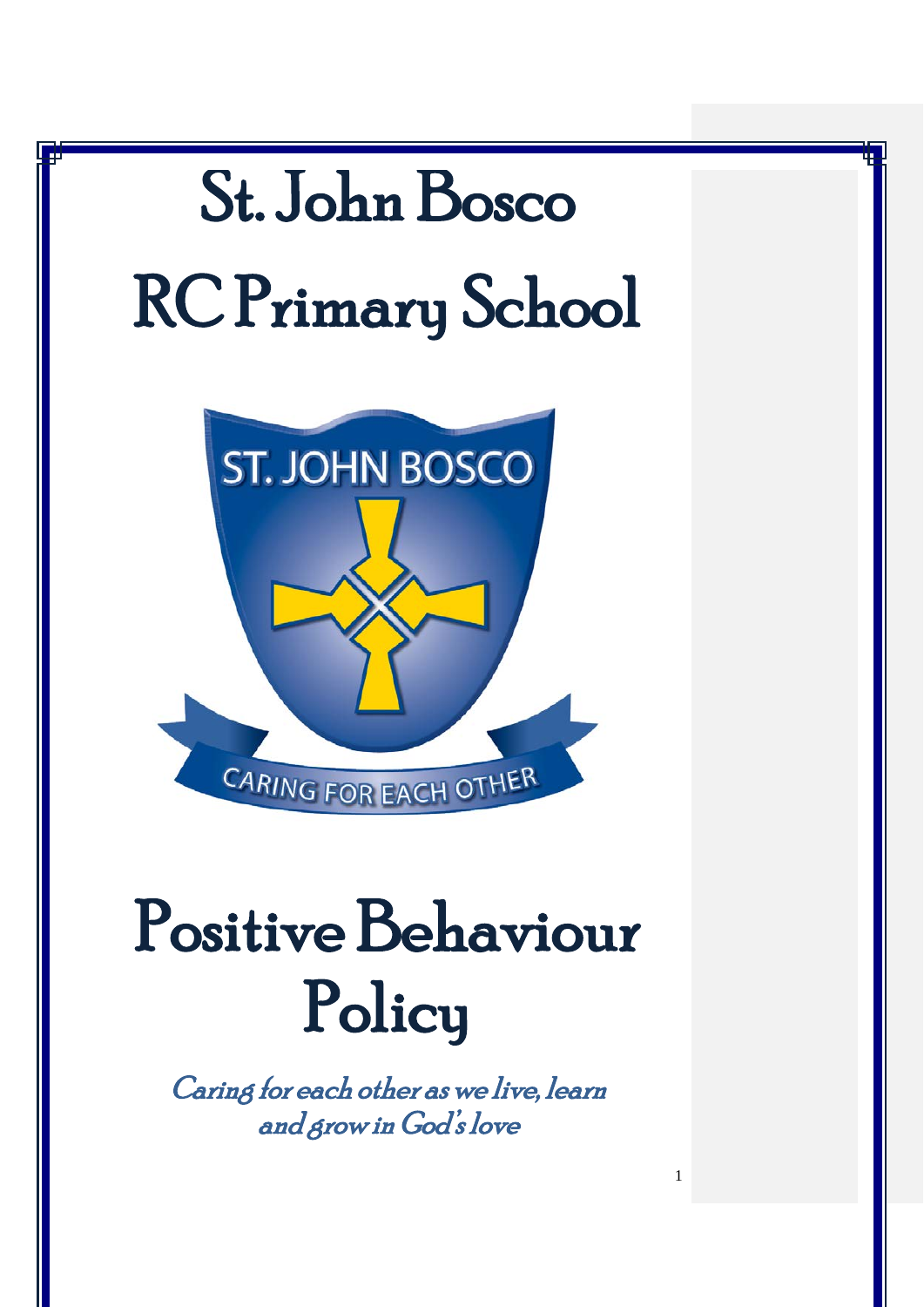## **Positive Behaviour and Discipline Policy**

#### **Our Mission Statement**

At St John Bosco our school family prides itself in 'Caring for each other as we live, learn and grow in God's love'.

### **Our Ethos**

At St John Bosco RC Primary School the staff and governors feel that every member of our school community should feel welcomed and valued for the unique contribution they bring to our school.Inspired by the life and teachings of Jesus Christ, we believe that both children and staff are entitled to opportunities to achieve their potential and experience success. We recognise our responsibility to support children in fostering a positive attitude to learning, a sense of responsibility and in developing the resilience they need when things do not go as expected.

We are a caring community whose values are built on mutual trust and respect for all; recognising that each person must be treated fairly and well. We are committed to maintaining high expectations of behaviour as an essential contribution to the educational experience of our pupils and to the happiness and wellbeing of our whole school community.

#### **Aims**

In partnership with parents, we aim to promote a calm, caring, safe learning environment where everyone feels important, happy and secure. The school behaviour policy is designed to uphold the way in which all members of our school can establish positive relationships, based on kindness, so that we can live and work together in a supportive way. The aims of the policy are to:

- Provide a consistent approach to behaviour management and discipline throughout the school
- Define what we consider unacceptable behaviour, including bullying
- Outline how children are expected to behave; guiding them to be able to understand, manage and self-regulate their own behaviour
- Summarise the roles and responsibilities of different members of our school community with regard to behaviour management
- Outline our system of rewards and sanctions.

## **Rights, Rules and Responsibilities**

At St John Bosco RC Primary we believe that there are four basic rights for our pupils, which underpin our positive behaviour and discipline policy, these are:

- 1. To feel and be safe
- 2. To be able to learn
- 3. To be treated with respect
- 4. To be included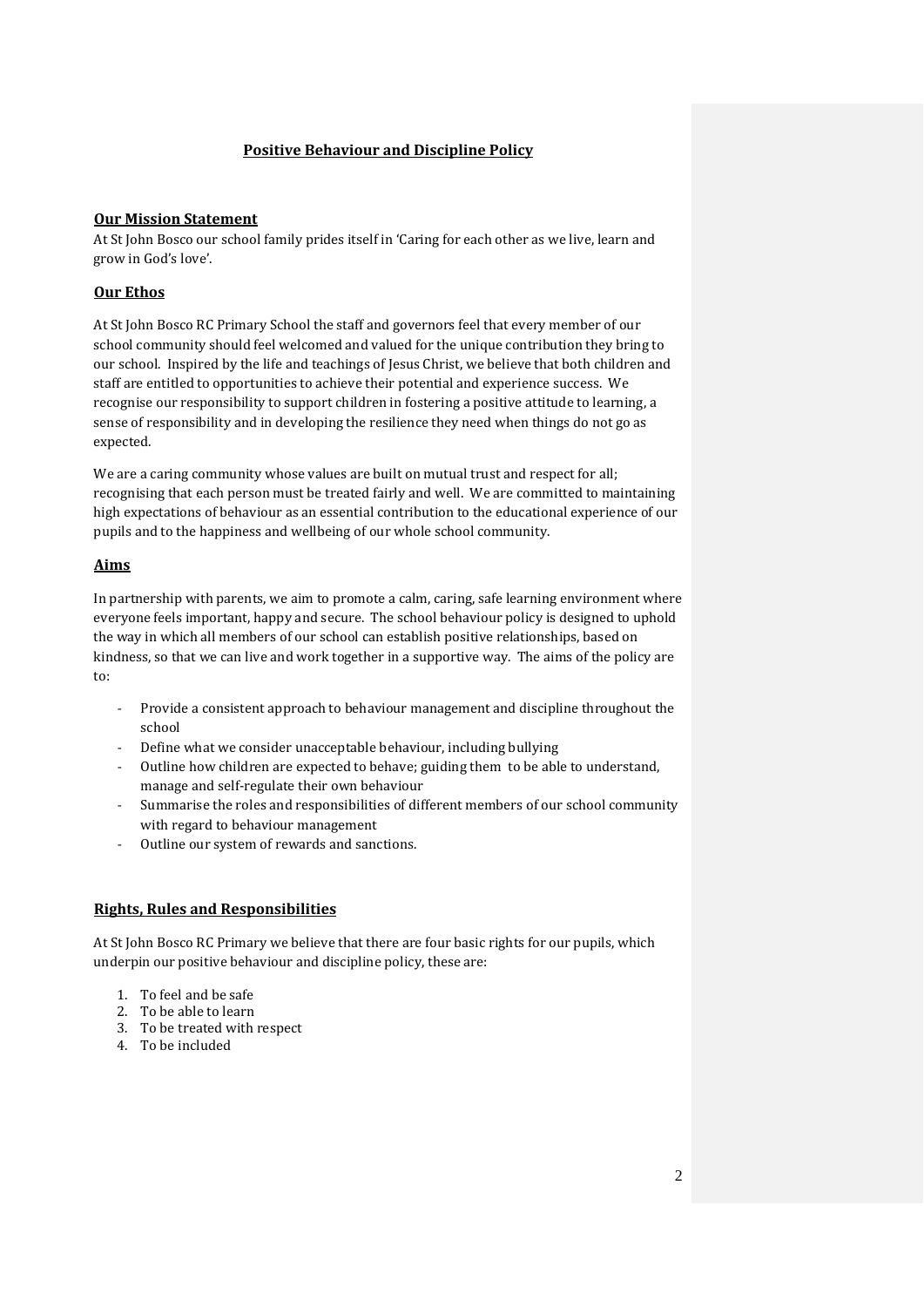## **The Role of Governors**

The Governing Body's responsibilities are:

- $\star$  To review and approve the written statement of behaviour principles.
- $\star$  To support the Headteacher in carrying out these guidelines.
- $\star$  To review this behaviour policy in conjunction with the Headteacher and monitor the policy's effectiveness, offering support and holding the Headteacher to account for its implementation.

 $\star$  To make the ultimate decision on permanent exclusion.

 To monitor the rate of fixed-term and permanent exclusions, and to ensure that the school policy is administered fairly and consistently

#### **The Role of the Headteacher**

The Headteacher's responsibilities are:

- $\star$  To ensure the health, safety and welfare of all children in the school.
- $\star$  To review this behaviour policy in conjunction with the Governing Body, giving due consideration to the school's four basic rights for pupils.
- $\star$  To ensure that the school environment encourages positive behaviour, that staff deal effectively with poor behaviour and will monitor how staff implement this policy to ensure rewards and sanctions are applied consistently.
- $\star$  To keep records of all reported serious incidents of misbehaviour.
- To manage fixed-term suspensions for individual children for serious acts of misbehaviour. For repeated or very serious acts of anti-social behaviour, the Headteacher may permanently exclude a child.

Staff in our school have high expectations of the children in terms of behaviour, and they strive to ensure that all children work to the best of their ability.

#### **The Role of School Staff**

Staff responsibilities are:

- $\star$  To help in developing positive attitudes by recognising good behaviour and work.
- $\star$  To do all that they can to celebrate pupils gifts and talents
- $\star$  To actively teach desired behaviour
- $\star$  To "set the tone" and be positive role models for our pupils
- $\star$  To make every effort to provide a well organised, well displayed and attractive classroom for the children to learn in.
- $\star$  To devise learning activities which will motivate pupils, encourage them to talk, share, debate and cooperate.
- $\star$  To treat each child fairly; using the Codes of Conduct and sanctions consistently in relation to children's needs.
- $\star$  To use the RIP (reprimand in private) and PIP (praise in public) principles.
- $\star$  To work as a team, sharing responsibility for behaviour management across the school.

**Comment [HM1]:** Version 1

**Comment [HM2]:** Version 1

**Comment [HM3]:** Version 1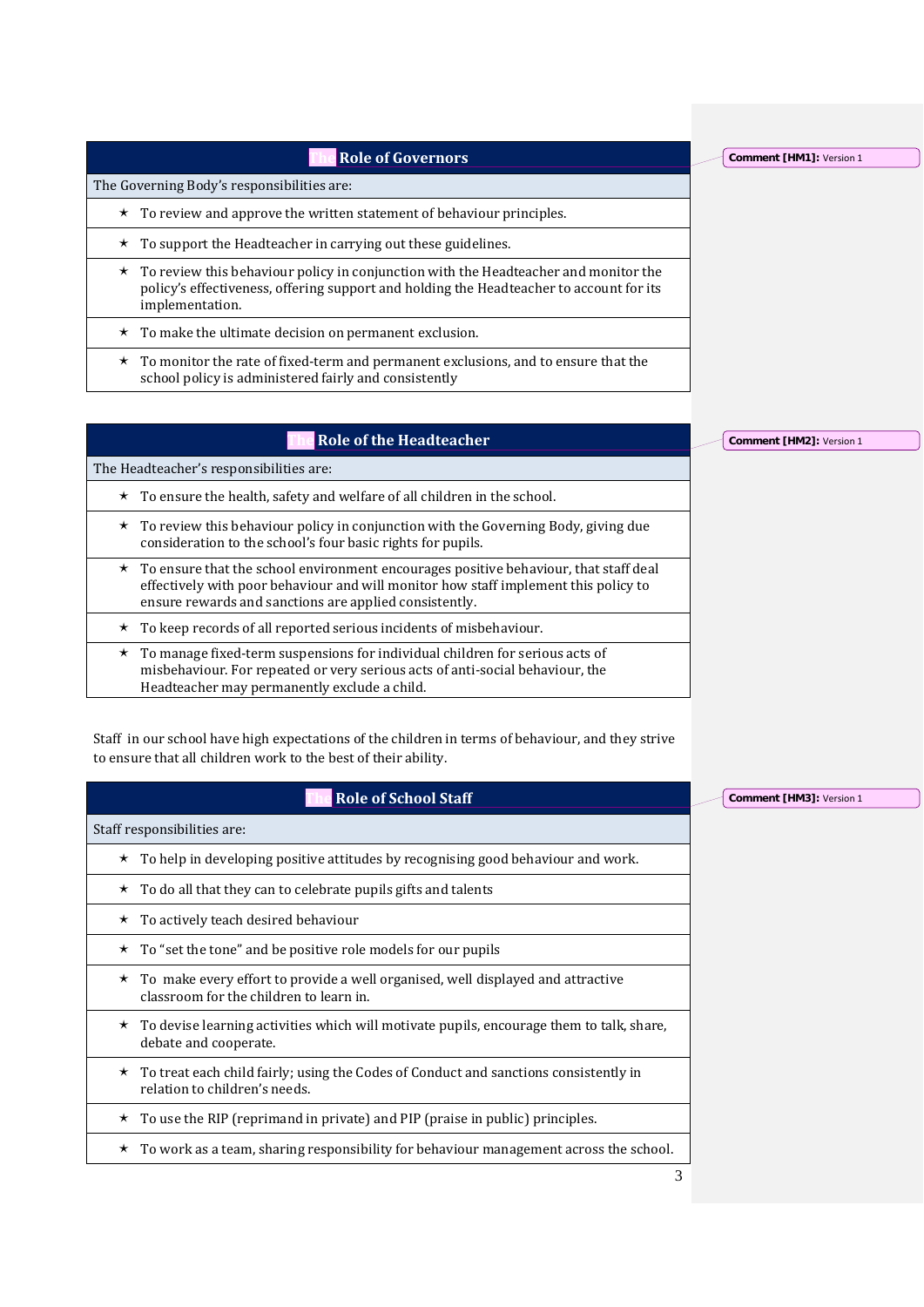- $\star$  To acknowledge that we all make mistakes and that forgiveness is the key to moving on.
- $\star$  To listen to children carefully and avoid jumping to conclusions.
- $\star$  To record incidents of poor behaviour on CPOMS, at the nearest opportunity, also verbally reporting incidents to the SENDCo, Deputy Headteacher or Headteacher if necessary.
- $\star$  To liaise with external agencies as necessary
- $\star$  To use positive language when talking about children's learning and behaviour, both in front of and away from the child
- $\star$  To form good relationships with parents so that all children can see that the key adults in their lives share a common aim

The school works collaboratively with parents and carers, so children receive consistent messages about how to behave at home and at school. We try to build a supportive dialogue between the home and the school, and we inform parents immediately if we have concerns about their child's welfare or behaviour.

|         | <b>Role of Parents and Carers</b>                                                                                                             |
|---------|-----------------------------------------------------------------------------------------------------------------------------------------------|
|         | Parent and Carer responsibilities are:                                                                                                        |
| $\star$ | To support their children in following the Code of Conduct as set out in this Behaviour<br>Policy.                                            |
| $\star$ | To help celebrate all that is positive and good in school and to reward good behaviour at<br>home.                                            |
| $\star$ | To inform the school of any changes in circumstances that may affect their child's<br>behaviour.                                              |
|         | $\star$ To contact school with any concerns or worries they have regarding their child as soon<br>as possible.                                |
|         | $\star$ To play an active role in discussions when children are finding school difficult and to<br>work with the school in finding solutions. |
|         | $\star$ To set a good example for their children.                                                                                             |
|         | $\star$ To form good relationships with the school so that all children can see that the key<br>adults in their lives share a common aim      |
| $\star$ | To support their child's learning and to cooperate with school as set out in the Home<br>School Agreement                                     |
|         | $\star$ To support the actions of the school should the need arise to implement sanctions.                                                    |

If parents or carers have any concerns about the way that their child has been treated, they should initially contact the class teacher. If the concern remains, they should contact the head teacher or school governors. If these discussions cannot resolve the problem, a formal grievance or appeal process can be implemented.

#### **Comment [HM4]:** Version 1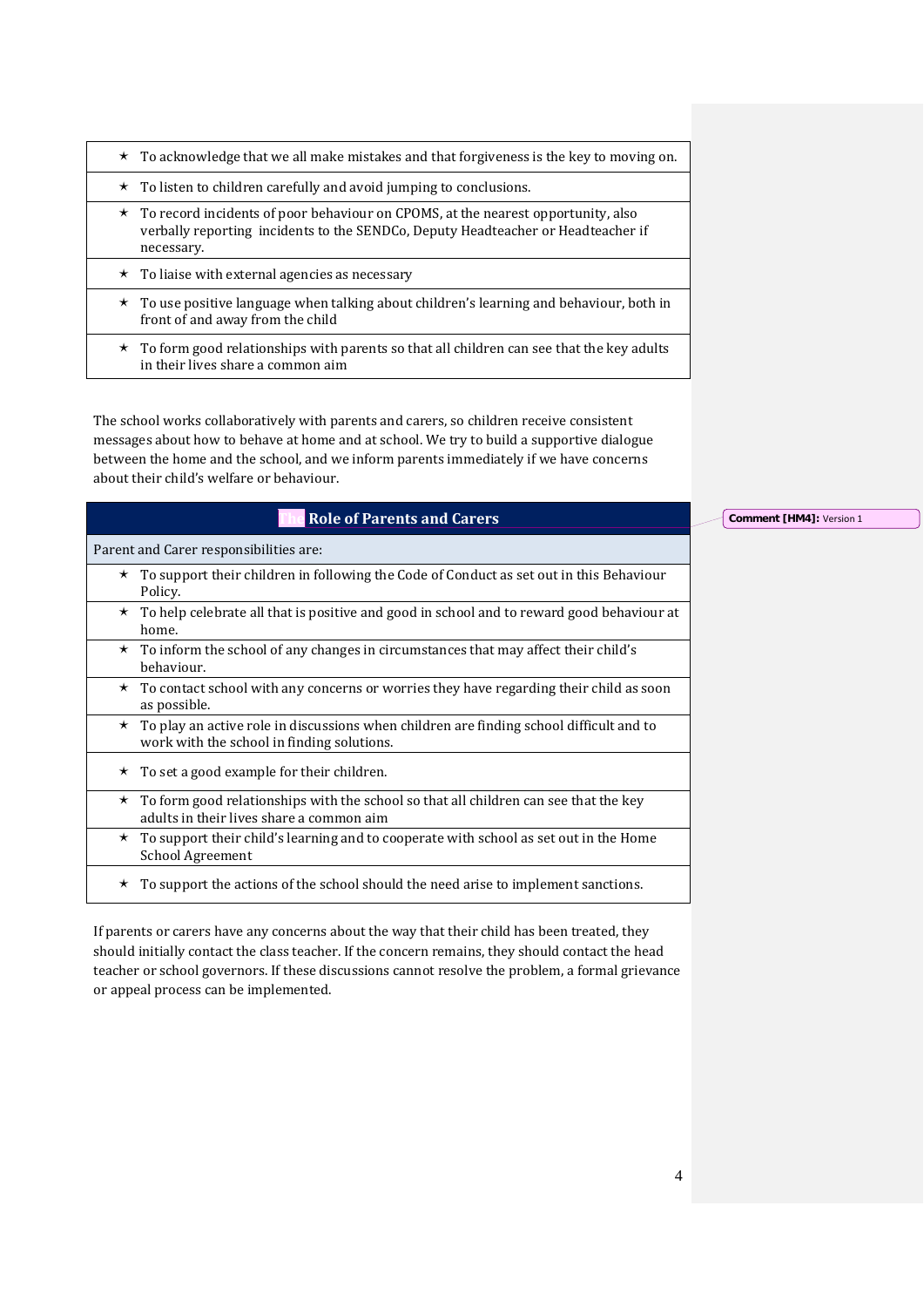| <b>Role of Pupils</b>                                                          | Comment [HM5]: Version 1 |
|--------------------------------------------------------------------------------|--------------------------|
| Children's responsibilities are:                                               |                          |
| $\star$ To work to the best of their abilities and allow others to do the same |                          |
| $\star$ To treat everyone with respect                                         |                          |
| $\star$ To obey the instructions of the school staff                           |                          |
| $\star$ To take care of property and the environment of the school             |                          |
| $\star$ To cooperate with other children and adults                            |                          |
| $\star$ To walk quietly and calmly around school                               |                          |
|                                                                                |                          |

## **Monitoring**

The Headteacher reports to the governing body on the effectiveness of this policy and, if necessary, makes recommendations for improvements. Monitoring is carried out constantly through a range of means both informally and formally. As we recognise positive behaviour is the responsibility of everybody we deploy additional measures that involve our whole school community, these include:

- Senior Leadership 'drop ins' around the school including playground and Dining Hall
- SLT observations and behaviour walks.
- Staff members- half-termly behaviour walks (see Appendix 1a)
- Staff Self-evaluation (See Appendix 1b)
- Pupil Questionnaire (see Appendix 1c)
- Parent Questionnaire (See Appendix 1d)

Records of incidents of unacceptable behaviour are kept across school, these include:

- Incidents and follow up actions recorded on CPOMS
- Classroom Behaviour Logs kept in conjunction with 'Good To Be Green' reward system.
- The log, kept by the Headteacher, of any child who is excluded for a fixed-term, or who is permanently excluded.

## **Our Values**



At the heart of St John Bosco are our core values and learning behaviours that underpin everything we do. These form the foundation of the behavioural expectations for our whole school community and are the basis for our whole school rules. These keywords are given a high profile around school both on display and in discussions with children.

5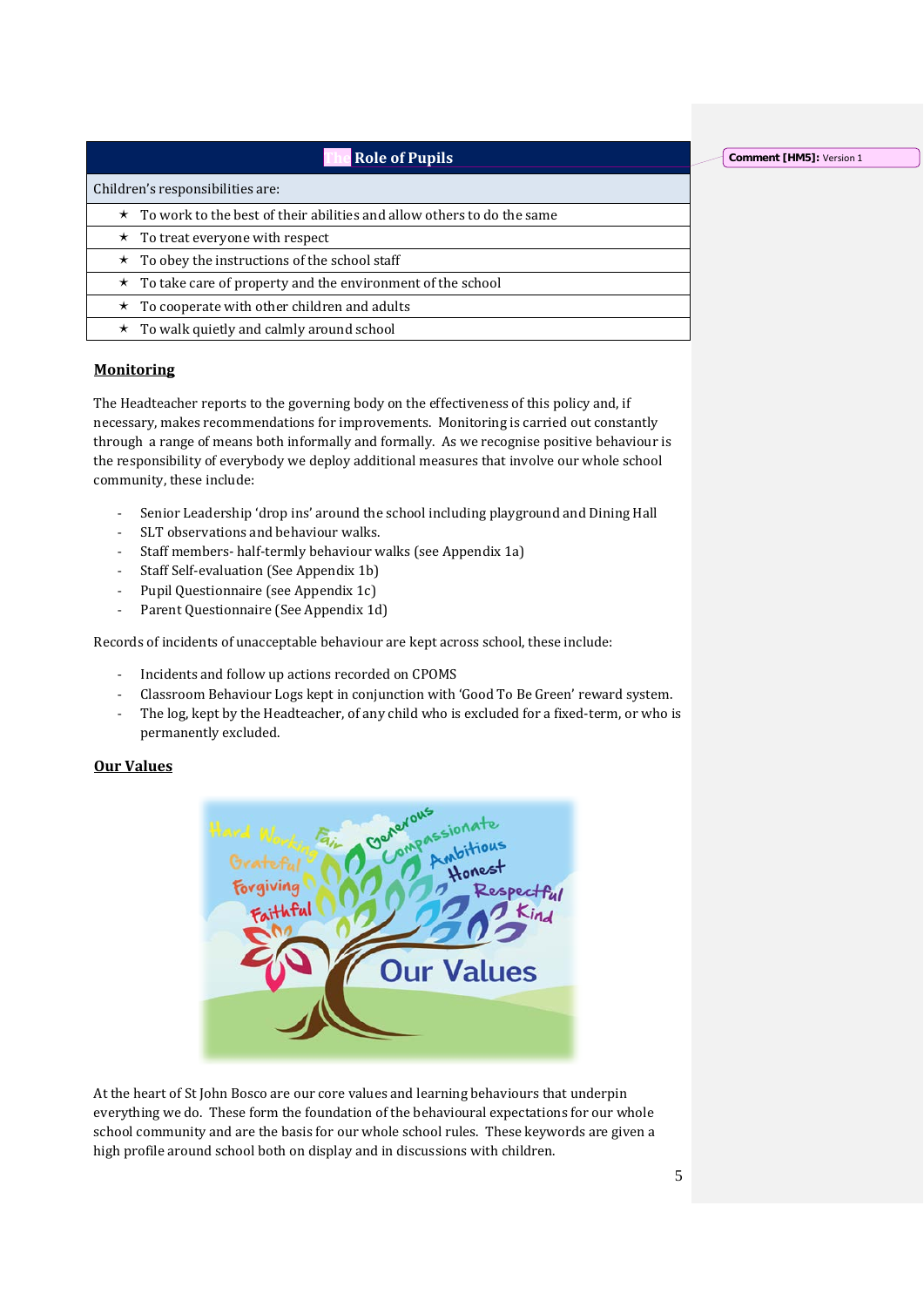## **Whole School Rules**

Our behaviour policy is underpinned by the following basic school rules:

| We are kind and helpful                                                                                                                                                             | We are always ready to learn                                                                                                                                    |  |  |
|-------------------------------------------------------------------------------------------------------------------------------------------------------------------------------------|-----------------------------------------------------------------------------------------------------------------------------------------------------------------|--|--|
| This means we will                                                                                                                                                                  | This means we will                                                                                                                                              |  |  |
| • Keep hands and feet to ourselves<br>• Work, play and move calmly and safely around<br>school<br>• Be kind and respectful in our words and actions<br>• Ensure others are included | • Listen when others are speaking<br>Follow instructions quickly and sensibly<br>٠<br>Raise our hand for permission to speak<br>٠<br>Allow others to learn<br>٠ |  |  |
|                                                                                                                                                                                     |                                                                                                                                                                 |  |  |
| We show that we care                                                                                                                                                                | We always do our best                                                                                                                                           |  |  |
| This means we will                                                                                                                                                                  | This means we will                                                                                                                                              |  |  |
| $\bullet$ Tell the truth                                                                                                                                                            | Not waste our time<br>٠                                                                                                                                         |  |  |
| • Look after property                                                                                                                                                               | Learn from our mistakes<br>٠                                                                                                                                    |  |  |
| • Speak politely; saying please, thank you and                                                                                                                                      | Encourage others<br>٠                                                                                                                                           |  |  |
| excuse me                                                                                                                                                                           | Try new things<br>٠                                                                                                                                             |  |  |
| • Treat others as we would wish to be treated                                                                                                                                       | Believe in ourselves<br>٠                                                                                                                                       |  |  |
| • Tidy up after ourselves                                                                                                                                                           | Work hard<br>٠                                                                                                                                                  |  |  |

These rules are shared with pupils, parents and carers and are clearly displayed in each classroom and around the school building. The rules, rights and responsibilities are discussed with all children throughout the school in order that they appreciate how this will support us all to achieve a happy, safe and secure school for everyone. During these discussions children are taught how to consider the feelings of others and how to resolve conflicts in a positive way.

#### **Class Rules**

At the start of the academic year, each class draws up their own 'Class Charter' based upon the whole school rules and our core values. Class work during the first week of the academic year ensures that all children understand the rules and deems them to be fair. These rules, along with the whole school rules, are the basis for the 'Good to be Green' behaviour system. Additionally from the very start of their journey in our school children become familiar with two other codes. These are:

| <b>Our Listening Code</b>           | <b>Our Lining Up Code</b>           |  |
|-------------------------------------|-------------------------------------|--|
| When I am asked for my attention I: | When I am asked to line up I:       |  |
| Stop what I am doing                | Walk to the end of the line         |  |
| Empty hands/show me five            | Leave a person space                |  |
| Look at the teacher                 | Keep my hands and my feet to myself |  |
| Keep quiet and still                | Keep quiet and still                |  |
| Listen to instructions              | Listen to instructions              |  |

In addition to our whole school rules and class charters, we recognise the need for an agreed Code of Conduct during non-curriculum time. Behaviour outside of the classroom can have a huge impact on behaviour in the classroom and in turn affect the learning environment. We believe that an essential part of high standards of learning can be achieved when behaviour at these crucial points in the day are managed well. The following expectation and procedures have been put in place to ensure these standards of behaviour are maintained: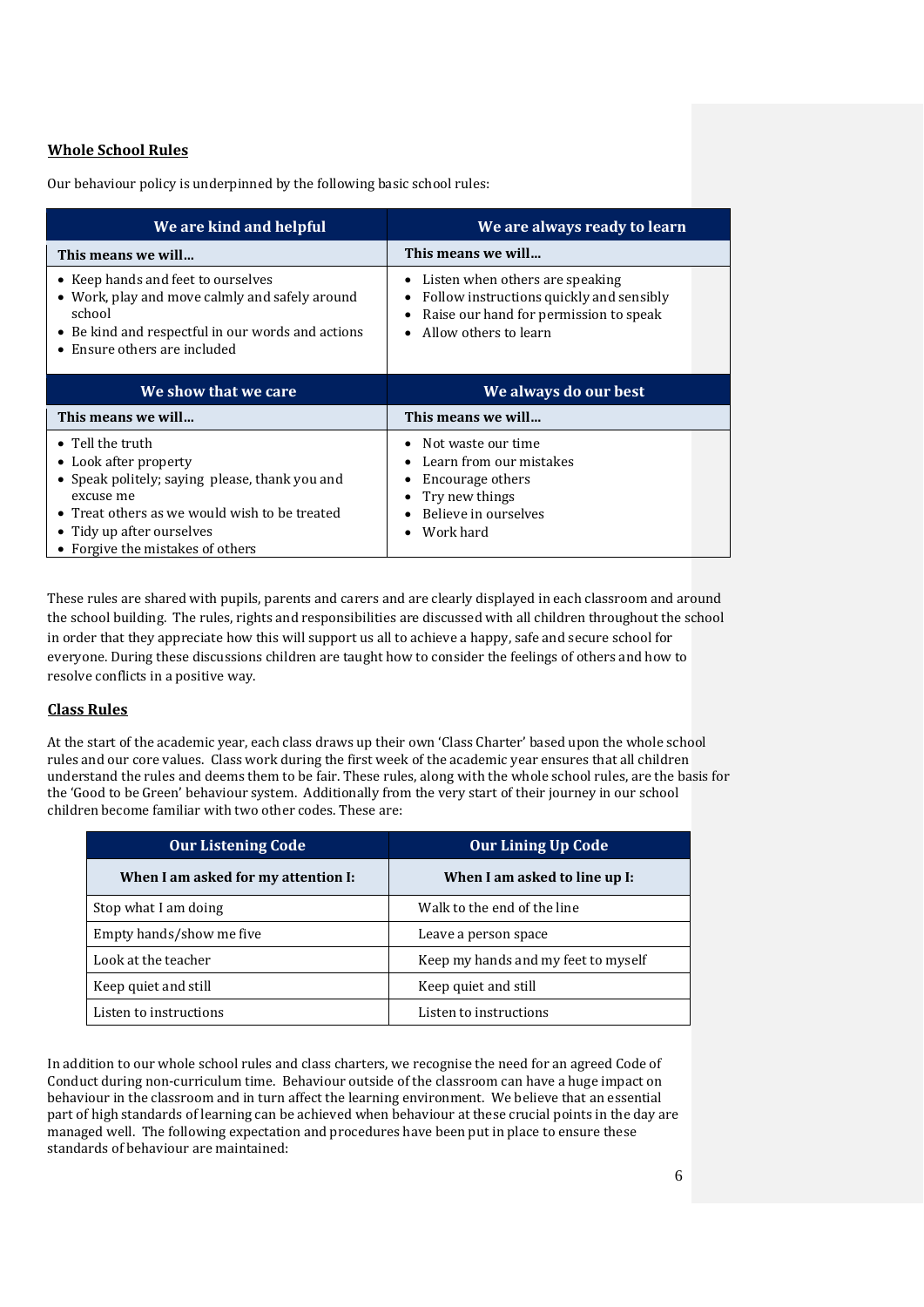#### **Playground expectations**

- We play together and we look after one another
- ★ We respect the grown-ups
- $\star$  We let other children get on with their own games
- $\star$  We sit peacefully in the quiet area
- $\star$  We stand still and quietly when we hear the first whistle
- $\star$  We walk calmly and sensibly to our line when we hear the second whistle
- ★ We enter school calmly

#### **Dining Hall expectations**

- $\star$  I will sit in my seat sensibly<br> $\star$  I will use my knife and fork
- I will use my knife and fork and not my fingers
- $\star$  I will not talk when my mouth is full
- ★ I will chew with my mouth closed
- $\star$  I will not put my elbows on the table
- $\star$  I will ask politely for things and say thank you
- $\star$  I will have quiet conversations
- $\star$  I will pick up anything that I drop on the floor, when I have finished

#### **Transition Times**

#### **Arriving at School**

- One member of staff from each Key Stage will greet children at the front of school. A member of staff will be positioned on each entrance door to welcome children into the building and supervise hand sanitisation.

- An additional member of KS2 staff will be positioned on the yard to support children with additional needs, receive messages and usher children towards the building.

#### **Toilets**

- During curriculum time KS1/2 children will use the toilets one at a time.

- At lunch time/break times/ retuning into school children will line up outside of the toilet area and a member of staff will monitor from the corridor.

#### **Going out for Playtimes**

- All classes will be led out onto the yard by a member of staff who will then remain on duty and lead children back into the building at the end of playtime. Supply teachers should cover the duty of absent teachers but should never be without support.

- Classes, identified as needing additional support, will be accompanied by an extra member of staff who will be positioned at the end of the line both when going onto the yard and when returning to the building..

- The main door will be closed behind each class and children will not be permitted to return to the building unless accompanied by an adult.

- Staff will indicate the end of play with three short blows of the whistle.

- Children will join the line to be led back into class when they hear a longer fourth whistle. To reduce the length of the line, KS1 pupils will line up with a named partner.

- All classes will be led back into the building by a member of staff

#### **Home Time**

- All classes will be led out and around the building by the class teacher, who will then dismiss children from the front of school. A member of support staff will be positioned at the end of the line.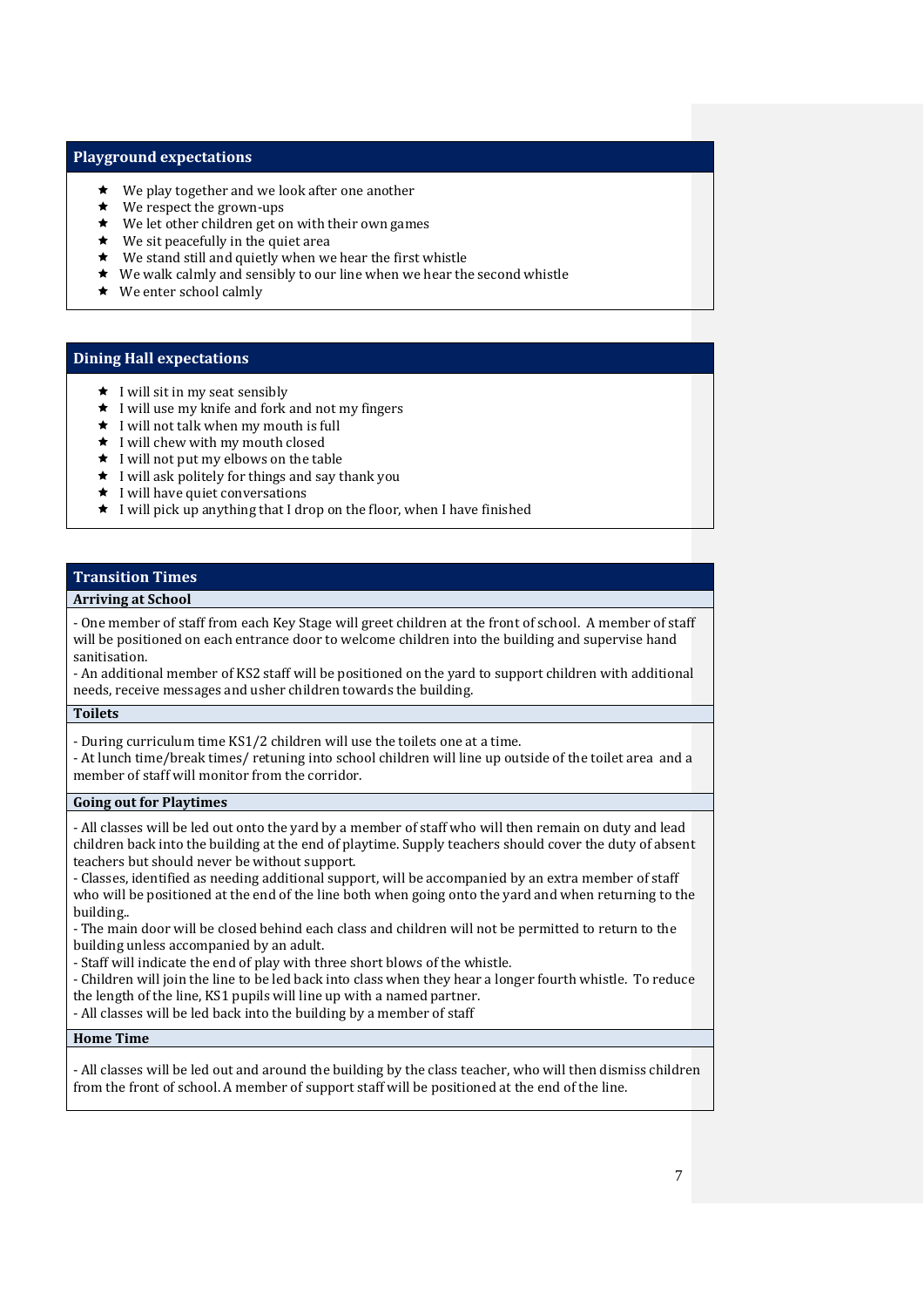#### **Positive Reinforcement**

At St John Bosco we recognise that the vast majority of pupils behave well and that positive reinforcement proves much more effective than imposing sanctions. We deploy a wide range of strategies that acknowledge, recognise, celebrate, encourage and reward good behaviour. These range from verbal praise to certificates and lunch with the Headteacher (see Appendix 2).

As part of our consistent, whole school approach we also use the accumulative 'Good to be Green' system (see Appendix 3) from Nursery to Year 6. This is a simple, child-friendly visual classroom display which focusses on positive behaviour management and being ready to learn. The ethos is to notice good behaviour and give attention to pupils making the right choices. Each day, all children are expected to be ready to learn and begin on a green card, depending on their behaviour they can move through a sequence of colours resulting in either a reward or a consequence. The premise is that every child starts each day with a 'clean slate' and that sanctions from the previous day are not to be carried over.

#### **Consequences for when the positive approach doesn't work.**

At St John Bosco we believe that everyone is accountable for their own behaviour. We recognise that:

- Consequences need to be in proportion to the misbehaviour and that consistency is crucial.
- The knowledge that the behaviour will be followed up is far more important than the gravity of the consequence.
- Consequences can be either immediate or deferred until later.
- We need to give children opportunities to accept accountability for their actions, resolve conflict in a positive way and develop self-discipline.

#### **Deferred consequences.**

We understand that it is important to apply the right type of consequence; this may mean deferring it, as seen appropriate, e.g. saying to a child 'I will see you at the end of the lesson' if they refuse to follow your direction. Unless it cannot be avoided consequences will not be held over to the following day. All children will start with a 'clean slate' (back on the green/ready to learn stage) each day.

#### **Equal Opportunities**

- Whilst we aim to ensure a whole school approach and strive for consistency, we acknowledge that 'one size fits all' is not always an appropriate approach to positive behaviour management.
- We recognise that children can have different needs and that we should know what they are. We know that we need to treat some children differently to others to get the same result and this is what we mean by equal opportunities.
- Those children with additional needs will have an Individual Behaviour Plan that is appropriate for their needs. These plans will be shared with all staff that work with these individuals including all Middle Leaders who may be called upon for support.

#### **Unacceptable Behaviour**

We know that what is considered unacceptable behaviour can differ according to individual perspective. In order to avoid confusion and ensure whole school consistency we have documented what constitutes unacceptable behaviour at St John Bosco and what the subsequent sanction/consequence, for this behaviour, is.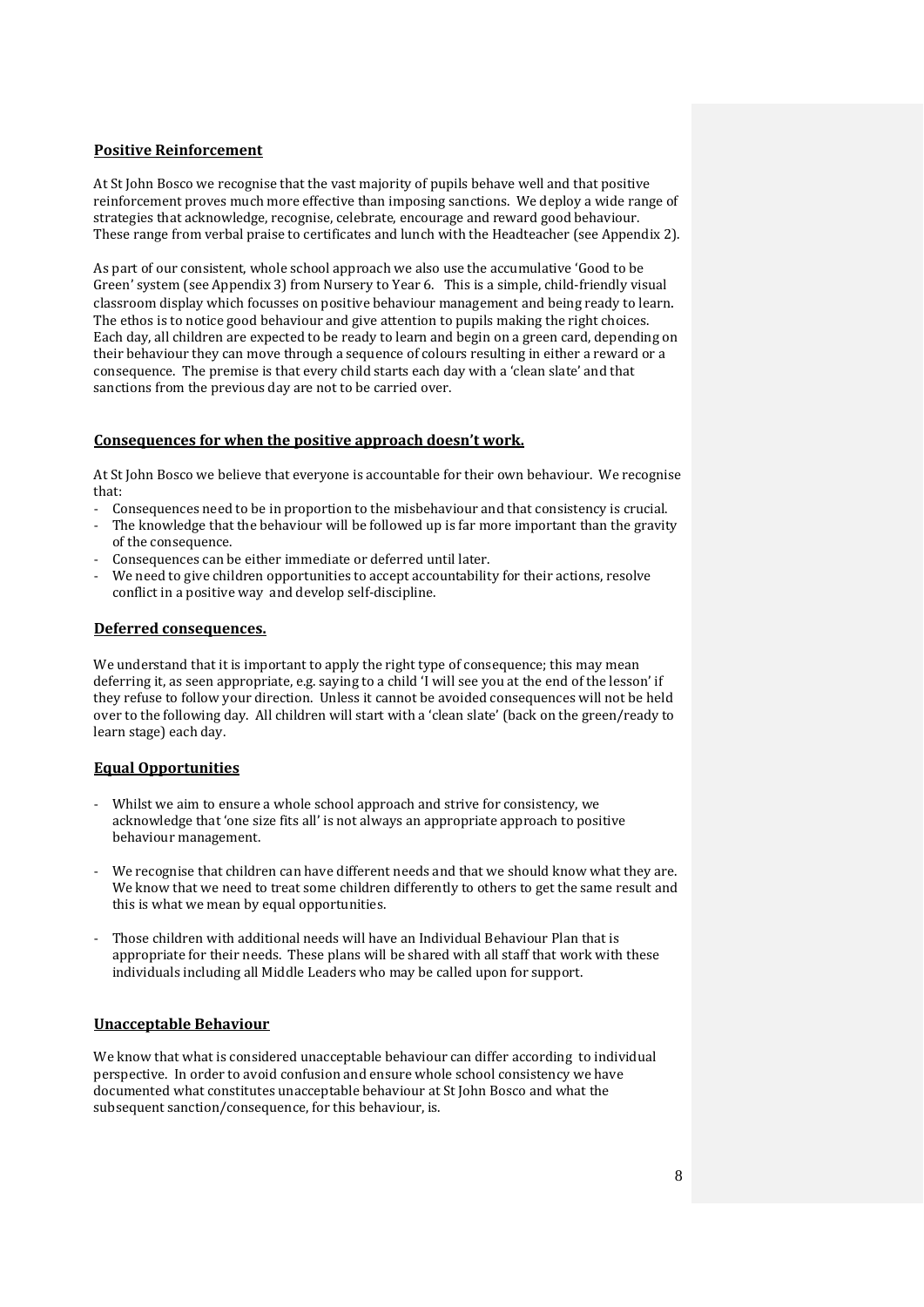|                                        |          | <b>Possible Behaviour</b>                                                                                                                                                                                                                                                                                                                                                                                                                                                                                                                                           | <b>Action</b>                                                                                                                                                                                                                                                                                                                                                                                                                                                           | <b>Managed</b><br>by                                |
|----------------------------------------|----------|---------------------------------------------------------------------------------------------------------------------------------------------------------------------------------------------------------------------------------------------------------------------------------------------------------------------------------------------------------------------------------------------------------------------------------------------------------------------------------------------------------------------------------------------------------------------|-------------------------------------------------------------------------------------------------------------------------------------------------------------------------------------------------------------------------------------------------------------------------------------------------------------------------------------------------------------------------------------------------------------------------------------------------------------------------|-----------------------------------------------------|
|                                        | Stage 1  | Minimal low level disruption e.g.<br>Not listening<br>٠<br>Not on task<br>٠<br>Out of seat<br>$\blacksquare$<br>Disrupting other children, chatting in<br>class<br>Distraction, interruption<br>٠<br>Answering back<br>٠<br>Not taking instructions<br>٠<br>Running inside<br>п                                                                                                                                                                                                                                                                                     | Strategies that can be used:<br>Name/pause technique<br>Eye contact (stern stare, raised eye<br>brow)<br>Praise of other children<br>Assertive body language (crossed<br>arms, frowns etc.)<br>Direct back to seat<br>Whispering a firm reminder<br>Reminder of the Code of Conduct<br>Quiet unobtrusive 'What should you<br>be doing?' or 'Are you okay?'                                                                                                              | Class<br>Teacher                                    |
|                                        | Stage 2  | Persistent low level disruption,<br>following 2 Stage 1 warnings, or other<br>minor incidents e.g.<br>Complains/mutters<br>٠<br>disruptively/persistently<br>Unsafe movement around<br>classroom/school<br>Inappropriate physical contact e.g.<br>٠<br>poking, flicking,<br>Telling lies/getting others into trouble<br>٠<br>Careless damage<br>٠                                                                                                                                                                                                                   | Child issued with 'Stop n Think' card<br>Verbal warning<br>Reposition child, if necessary<br>Set a time limit for improved<br>behaviour<br>Reminded of expected behaviour<br>required to get back to 'Good to be<br>Green'                                                                                                                                                                                                                                              | Class<br>Teacher                                    |
| nacceptable Behaviour Stages & Actions | Stage 3: | Beginning to challenge e.g. continued<br>low level disruption following Stage 2<br>warning,<br>" Verbal abuse/minor bad language<br><b>Encourages other to misbehave</b><br>Answering back or constantly<br>questioning adult's decision or request<br>• Not completing a reasonable amount of<br>work, in a set time due to behaviour<br>· Deliberate disruption e.g. trying to<br>distract other children from their work,<br>• Destruction of property (first time)<br>• Persistent rough play<br>· Playtime incident (first occurrence)<br>■ Threatens violence | Child is issued with 'Warning' Card<br>Reposition child if necessary<br>Set a time limit for improved<br>٠<br>behaviour<br>Reminded of expected behaviour<br>٠<br>required to get back to 'Good to be<br>Green'<br>" Time out' in another class if above<br>already tried<br>Child to repeat task/complete work in<br>٠<br>own time<br>Parents informed at home time<br>Child to apologise verbally<br>N.B. 2 warnings in the same week = sent<br>to Deputy Headteacher | Parallel<br>Teacher/<br><b>Key Stage</b><br>Leader  |
|                                        | Stage 4: | Serious incident e.g.<br>Causes hurt intentionally<br>Uses obscene language<br>"Verbal abuse including racial/<br>homophobic language<br>• intentional damage to property<br>refusal to follow instruction<br>persistent rudeness<br>$\blacksquare$ theft,<br>" repeatedly leaving class without<br>permission<br>• Bullying (As defined by Anti-bullying<br>Policy)                                                                                                                                                                                                | Child is issued with 'Consequence' Card<br>Playtime/ lunch time detention-<br>complete Behaviour Reflection form<br>Apologise in writing<br>٠<br>N.B. 3 consequences in same half term<br>= HT / DH to contact parents<br>- possible letter home from DHT or HT<br>- possible internal exclusion (to be<br>decided by DHT or HT) -<br>- meeting with parents DHT/HT and class<br>teacher                                                                                | <b>Key Stage</b><br>Leader<br>Deputy<br>Headteacher |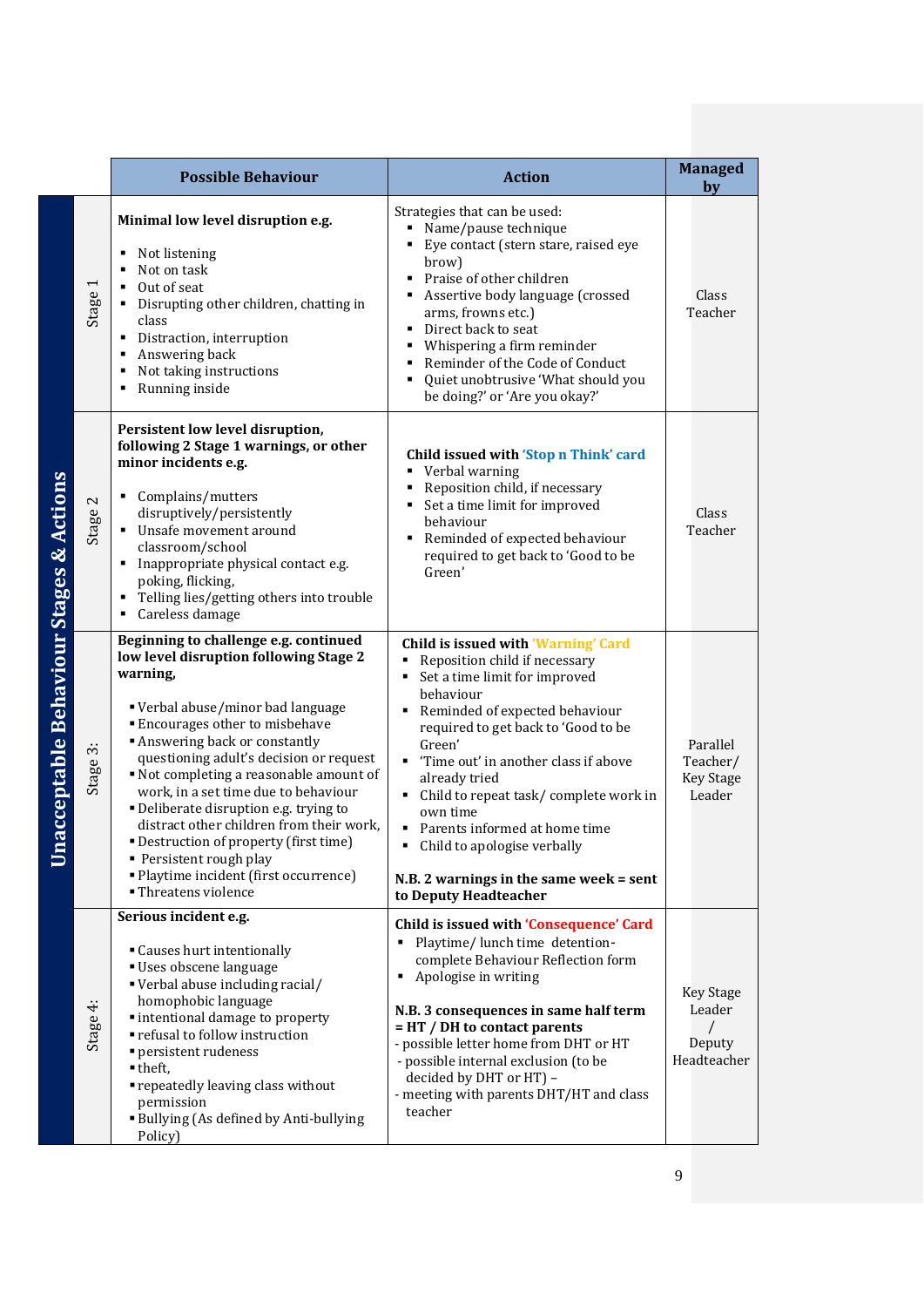| LO<br>Stage | Very serious incident e.g.<br><b>Behaviour is creating a health and safety</b><br>risk<br>• Running out of school<br>Repeated fighting and intentional<br>physical harm to other children<br>Repeated verbal abuse to any staff or<br>child serious theft e.g. taking money or<br>valuable property<br>Intentional acts of vandalism<br>Serious challenge to authority -<br>persistent and dangerous<br>persistent bullying (As defined by Anti-<br>bullying Policy) | ٠<br>٠<br>٠<br>٠<br>٠<br>٠<br>٠ | Parents informed<br>Class Teacher/DHT/HT meeting<br>with parents (Behaviour Contract)<br>Internal exclusion<br>Lunchtime / playtime detention -<br>complete Behaviour Reflection form<br>Apologise in writing<br>Withdrawal from an event that is<br>imminent pastoral support<br>programme<br>Possible fixed term exclusion<br>Involvement of other agencies<br>(CYPS, CAMHS, Behavioural Support)<br>Team) | Deputy<br>Headteacher<br>Head<br>teacher |
|-------------|----------------------------------------------------------------------------------------------------------------------------------------------------------------------------------------------------------------------------------------------------------------------------------------------------------------------------------------------------------------------------------------------------------------------------------------------------------------------|---------------------------------|--------------------------------------------------------------------------------------------------------------------------------------------------------------------------------------------------------------------------------------------------------------------------------------------------------------------------------------------------------------------------------------------------------------|------------------------------------------|
| ت<br>Stage  | <b>Extremely Serious incident e.g.</b><br><b>Extreme danger or violence</b><br>• Physical abuse to staff<br>• Possession of weapons or drugs<br>" Cumulative serious disruptive behaviour                                                                                                                                                                                                                                                                            |                                 | Parents informed immediately<br>Possible exclusion                                                                                                                                                                                                                                                                                                                                                           | Headteacher                              |
|             | Progress through the list of sanctions on a regular basis will result in a review of the child's behaviour and on                                                                                                                                                                                                                                                                                                                                                    |                                 |                                                                                                                                                                                                                                                                                                                                                                                                              |                                          |

being placed on a daily report with parents informed and involved.

## **Bullying**

The school does not tolerate bullying of any kind. If we discover that an act of bullying or intimidation has taken place, we act immediately to stop any further occurrences of such behaviour. While it is very difficult to eradicate bullying, we do everything in our power to ensure that all children attend school free from fear

## **Challenging Unacceptable Behaviour**

In managing day to day behaviour positively staff make a determined and conscious effort to:

- ♣ Greet and be greeted by name staff take the initiative
- ♣ Initiate conversation make time to chat with children
- ♣ Smile, build empathy try to understand the child's point of view, how they might be feeling
- ♣ Use humour it builds bridges
- ♣ Keep calm it reduces tension
- ♣ Listen it earns respect
- ♣ Say thank you we all appreciate it
- ♣ Say sorry when we get it wrong we are all human
- ♣ Bring up topics which may not be academic but which interest children
- ♣ Find something to like about all pupils
- ♣ Look out for pupil resourcefulness we all need to feel good about ourselves

♣ Value pupil efforts as much as their achievements; often we do not experience big changes but small steps in the right direction and we need to notice these.

When managing unwanted behaviour staff are expected to conduct themselves in a positive way by following the school guidance for correcting unwanted behaviour (Appendix 3). Likewise, children are expected to take responsibility for their behaviour and finding a resolution to any conflict, with staff support ( see Appendix 4 Restorative Practice )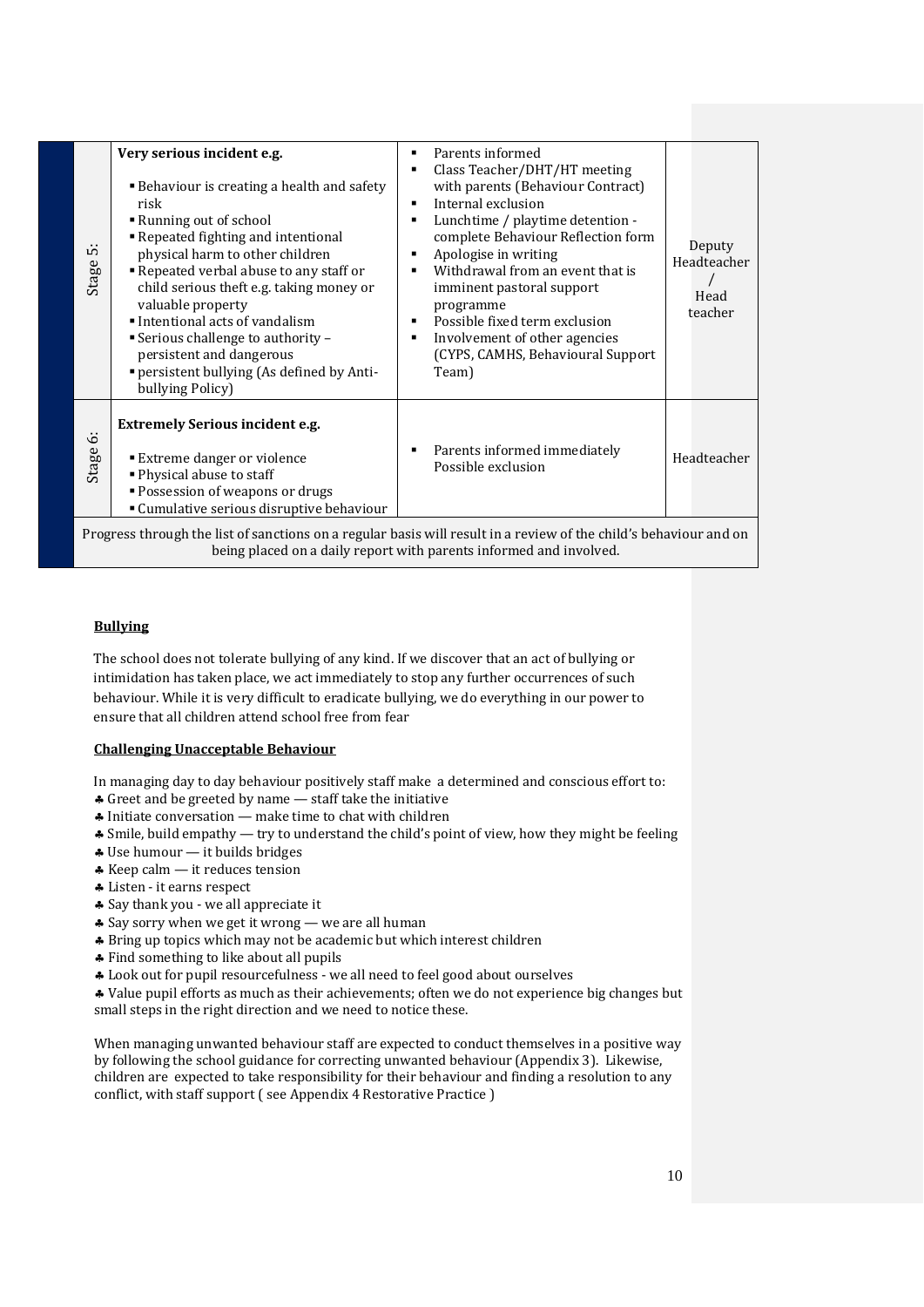#### **Hierarchy of Involvement**

To ensure that unacceptable behaviour has the least impact across the school we have implemented a hierarchy of involvement to show how incidents should be handled. In the first instance class teachers should deal with any unwanted behaviour following the guidance in the '*Behaviour Stages & Actions'* chart (p.8-9)

If this does not prove effective then the class teacher can request support from more senior members of staff in line with the procedures above.

#### **Fixed-Term and Permanent Exclusions**

Temporary exclusions are one of the last resorts and may take the form of withdrawal at lunch times, short term suspensions or exclusions for longer periods. In exceptional circumstances it may become necessary for a child to be permanently excluded from the school, staff in school will do all that they possibly can to avoid this situation arising.

Only the Headteacher (or the acting Headteacher) has the power to exclude a pupil from school. The Headteacher may exclude a pupil for one or more fixed periods, for up to 45 days in any one school year. The Headteacher may also exclude a pupil permanently. It is also possible for the Headteacher to convert a fixed-term exclusion into a permanent exclusion, if the circumstances warrant this.

If the Headteacher excludes a pupil, s/he informs the parents immediately, giving reasons for the exclusion. At the same time, the Headteacher makes it clear to the parents that they can, if they wish, appeal against the decision to the governing body. The school informs the parents how to make any such appeal. The Headteacher informs the LA and the governing body about any permanent exclusion, and about any fixed-term exclusions beyond five days in any one term.

The governing body itself cannot either exclude a pupil or extend the exclusion period made by the Headteacher. The governing body has a discipline committee which is made up of between three and five members. This committee considers any exclusion appeals on behalf of the governors. When an appeals panel meets to consider an exclusion, they consider the circumstances in which the pupil was excluded, consider any representation by parents and the LA, and consider whether the pupil should be reinstated. If the governors' appeals panel decides that a pupil should be reinstated, the Headteacher must comply with this ruling.

 $Signed:$ 

| Designation: |  |
|--------------|--|
|              |  |

**Date: \_\_\_\_\_\_\_\_\_\_\_\_\_\_\_\_\_\_\_**

**Review Date: November 2022**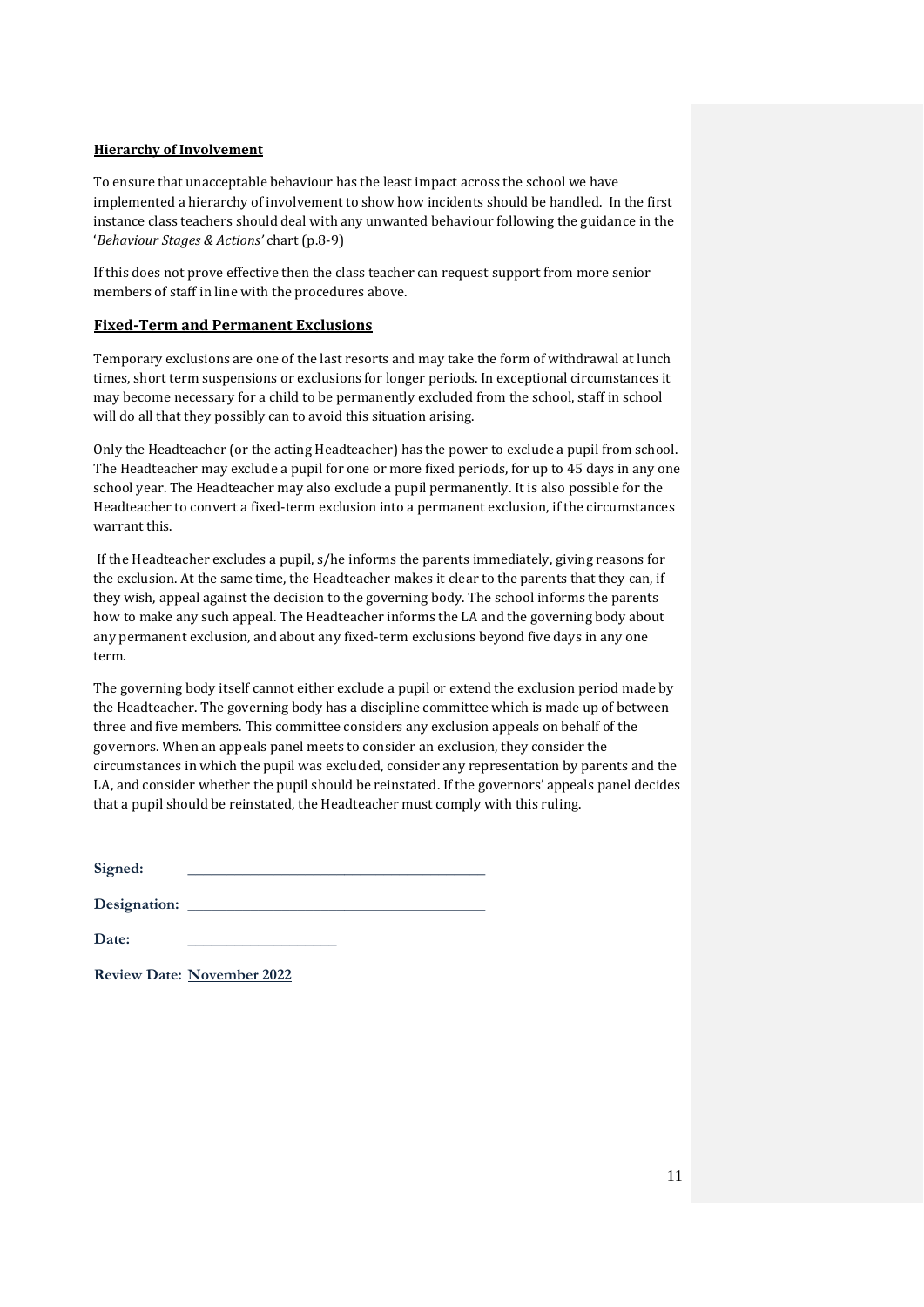## **Appendix 1a –Monitoring Behaviour Walk Proforma**

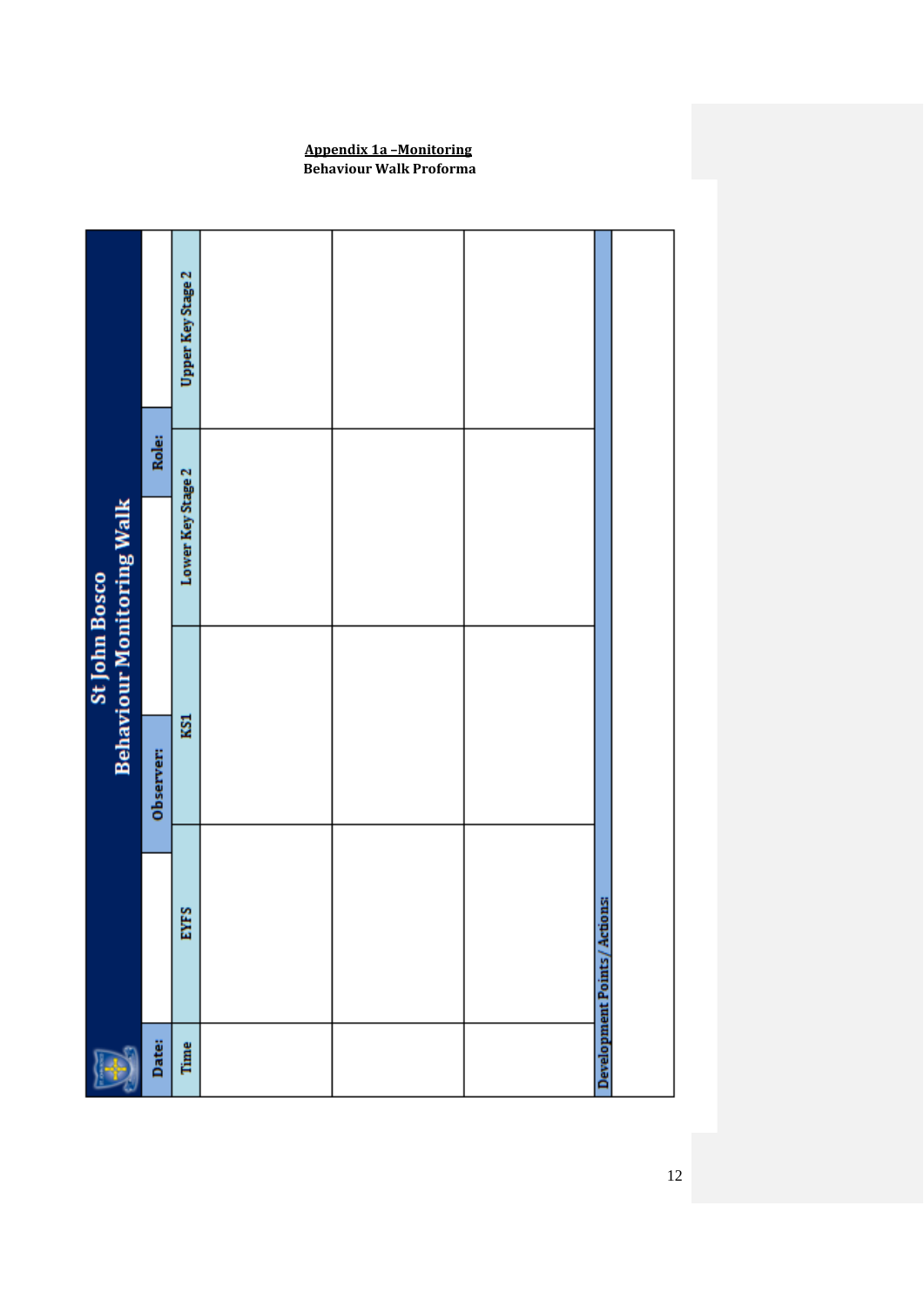|  | <b>Appendix 1b-Monitoring Staff Self-evaluation/Audit</b> |
|--|-----------------------------------------------------------|
|--|-----------------------------------------------------------|



## **St John Bosco RC Primary School Staff Behaviour Questionnaire**

| Name |        |                                                                                                                                        |                 |               |                 |
|------|--------|----------------------------------------------------------------------------------------------------------------------------------------|-----------------|---------------|-----------------|
| Role |        |                                                                                                                                        | <b>Strongly</b> | <b>Mostly</b> | <b>Disagree</b> |
| Date |        |                                                                                                                                        | <b>Agree</b>    | <b>Agree</b>  |                 |
| 1.   |        | I have read and understand the most recent Positive<br>Behaviour Policy.                                                               |                 |               |                 |
| 2.   |        | I understand my role and responsibility in relation to<br>managing behaviour positively.                                               |                 |               |                 |
| 3.   |        | I believe the vast majority of children are well behaved in<br>our school.                                                             |                 |               |                 |
| 4.   |        | I have a clear idea of rewards that can be used for positive<br>behaviour                                                              |                 |               |                 |
| 5.   |        | I have a clear idea of the range of sanctions that can be<br>used for unacceptable behaviour                                           |                 |               |                 |
| 6.   |        | I am aware of the variety of strategies that can be used in<br>this school to address behaviour which impedes teaching<br>and learning |                 |               |                 |
| 7.   |        | I am aware of the social and emotional needs of children<br>in the class.                                                              |                 |               |                 |
| 8.   |        | I act as a role model for positive behaviour.                                                                                          |                 |               |                 |
| 9.   |        | I recognise academic and behavioural achievements in<br>class, no matter how small.                                                    |                 |               |                 |
| 10.  |        | Classroom rules are negotiated with and understood by<br>the students.                                                                 |                 |               |                 |
| 11.  |        | Classroom rules are few in number, clearly worded and<br>regularly referred to in class                                                |                 |               |                 |
| 12.  |        | Classroom rules are positively reinforced                                                                                              |                 |               |                 |
| 13.  |        | Classroom rules are clearly displayed in the classroom                                                                                 |                 |               |                 |
| 14.  |        | I explicitly teach the rules and routines of positive<br>behaviour                                                                     |                 |               |                 |
| 15.  |        | I have high expectations for my students                                                                                               |                 |               |                 |
| 16.  |        | Rewards are small and readily achievable                                                                                               |                 |               |                 |
| 17.  | system | Classroom rewards are linked to the school's reward                                                                                    |                 |               |                 |
| 18.  |        | Rewards are awarded fairly and consistently                                                                                            |                 |               |                 |
| 19.  |        | There are clearly established routines for gaining<br>students' attention                                                              |                 |               |                 |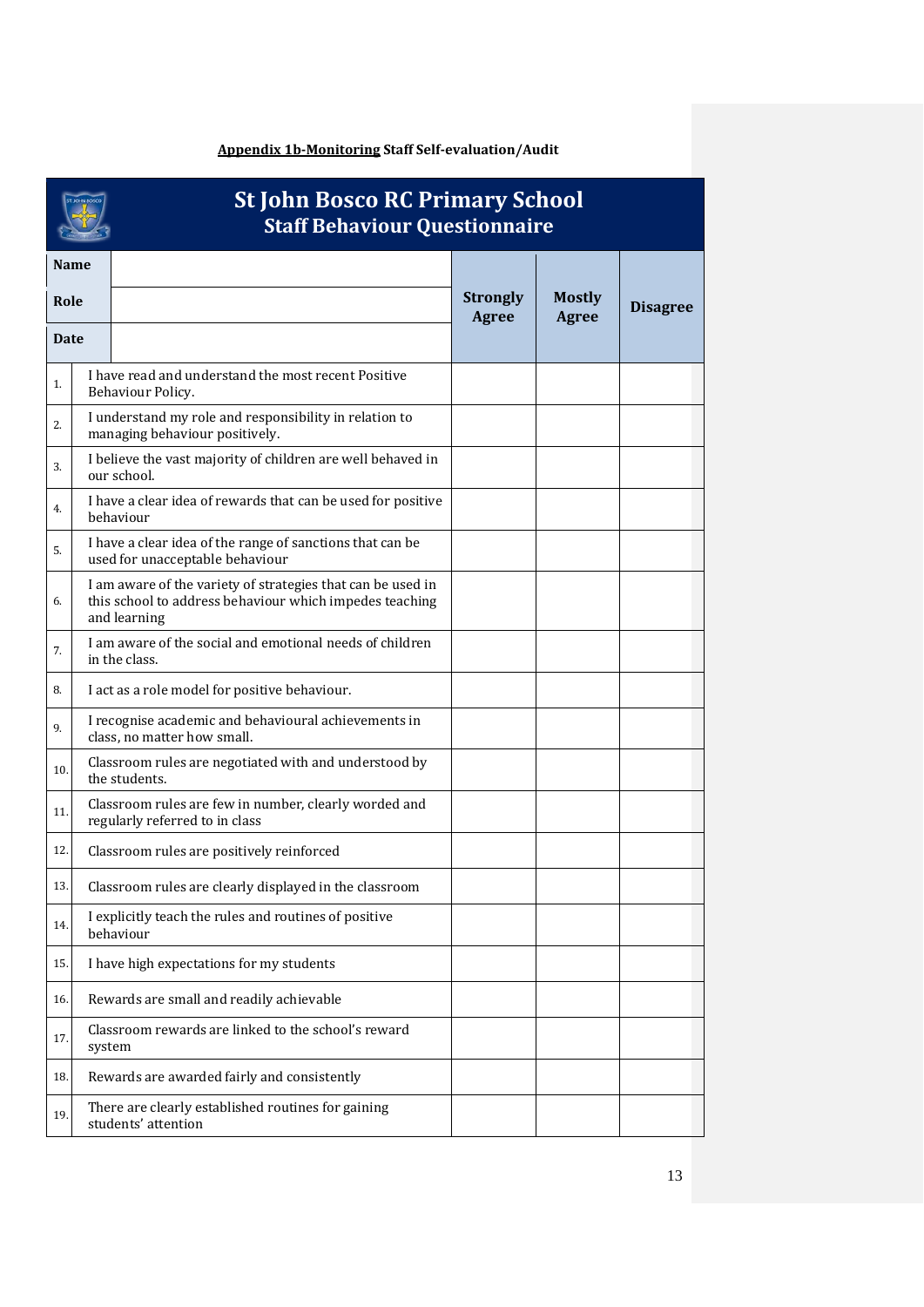| 20. | There are established, clear routines for students entering<br>and exiting the room                                                                                                        |  |  |
|-----|--------------------------------------------------------------------------------------------------------------------------------------------------------------------------------------------|--|--|
| 21. | There are established, clear routines for: - gaining quiet<br>and silence - distributing and collecting<br>materials/equipment and changing activities - clearing up<br>and ending a class |  |  |
| 22. | In my class sanctions are clear to students and appropriate<br>to the unacceptable behaviour                                                                                               |  |  |
| 23. | I apply sanctions in a consistent and fair manner                                                                                                                                          |  |  |
| 24. | I rapidly rebuild working relationships after an incident of<br>unwanted behaviour                                                                                                         |  |  |
|     | What I Think Works Well                                                                                                                                                                    |  |  |
|     |                                                                                                                                                                                            |  |  |
|     | It Would be Even Better If                                                                                                                                                                 |  |  |
|     | Please include any Continual Professional Development opportunities that you feel you might benefit from.                                                                                  |  |  |

Thank you for your continued support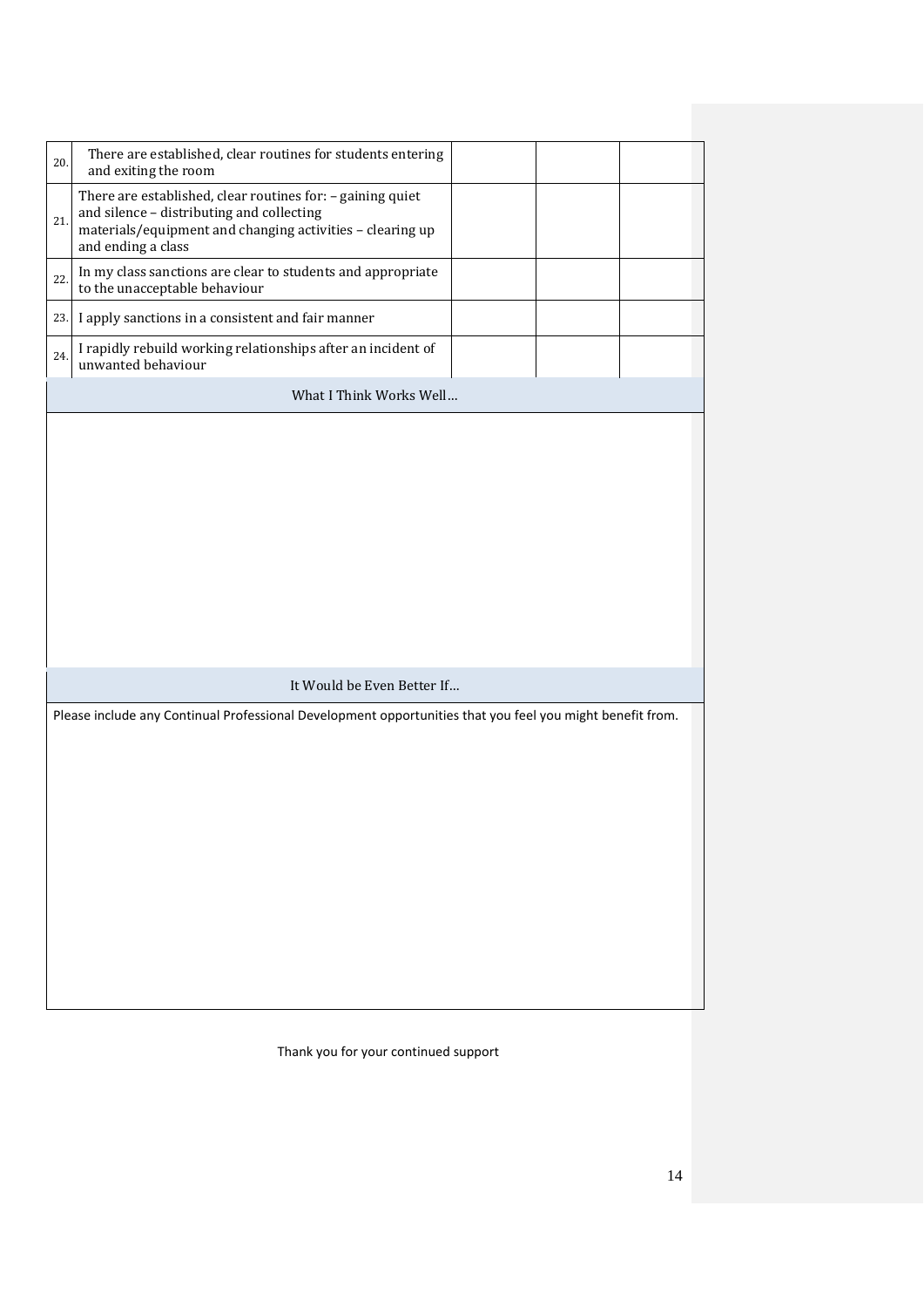|                | <b>St John Bosco RC Primary School</b><br><b>Pupil Behaviour Questionnaire</b>           |                                  |  |           |           |  |  |
|----------------|------------------------------------------------------------------------------------------|----------------------------------|--|-----------|-----------|--|--|
|                | Please circle or tick the smiley face that shows how you feel about each statement.      |                                  |  |           |           |  |  |
|                | <b>Most of the</b><br><b>Sometimes</b><br><b>Always</b><br><b>Never</b><br>Date:<br>time |                                  |  |           |           |  |  |
| 1              | I enjoy school.                                                                          |                                  |  | $\bullet$ | <b>OG</b> |  |  |
| 2              | I feel safe at school.                                                                   |                                  |  | 00        | 60        |  |  |
| 3              | I have a clear understanding of<br>the behaviour expected from<br>me.                    |                                  |  | OC        | <b>00</b> |  |  |
| 4              | I am well behaved at school.                                                             |                                  |  | $\bullet$ | 60        |  |  |
| 5              | The behaviour of other pupils is<br>good.                                                |                                  |  | OC        | 00        |  |  |
| 6              | I feel safe in the playground.                                                           |                                  |  | 00        | 60        |  |  |
| $\overline{7}$ | I am encouraged to treat<br>everyone with respect.                                       |                                  |  | 00        | 60        |  |  |
| 8              | Staff treat us fairly.                                                                   |                                  |  | 00        | 60        |  |  |
| 9              | Staff listen to what I have to say.                                                      |                                  |  | $\bullet$ | 60        |  |  |
| 10             | There is an adult I can go to if I<br>feel worried.                                      |                                  |  |           | <b>06</b> |  |  |
|                |                                                                                          | What I like most about my school |  |           |           |  |  |
|                |                                                                                          |                                  |  |           |           |  |  |
|                |                                                                                          |                                  |  |           |           |  |  |
|                |                                                                                          | This school would be better if   |  |           |           |  |  |
|                |                                                                                          |                                  |  |           |           |  |  |
|                |                                                                                          |                                  |  |           |           |  |  |
|                |                                                                                          |                                  |  |           |           |  |  |

**Appendix 1c – Monitoring**

Thank you for sharing your opinions with us. This is an anonymous survey but if you would like the chance to discuss your feedback please include your name and class here:

Name: \_\_\_\_\_\_\_\_\_\_\_\_\_\_\_\_\_\_\_\_\_\_\_\_\_\_\_\_\_\_\_\_\_\_\_\_\_\_\_\_\_ Class:\_\_\_\_\_\_\_\_\_\_\_\_\_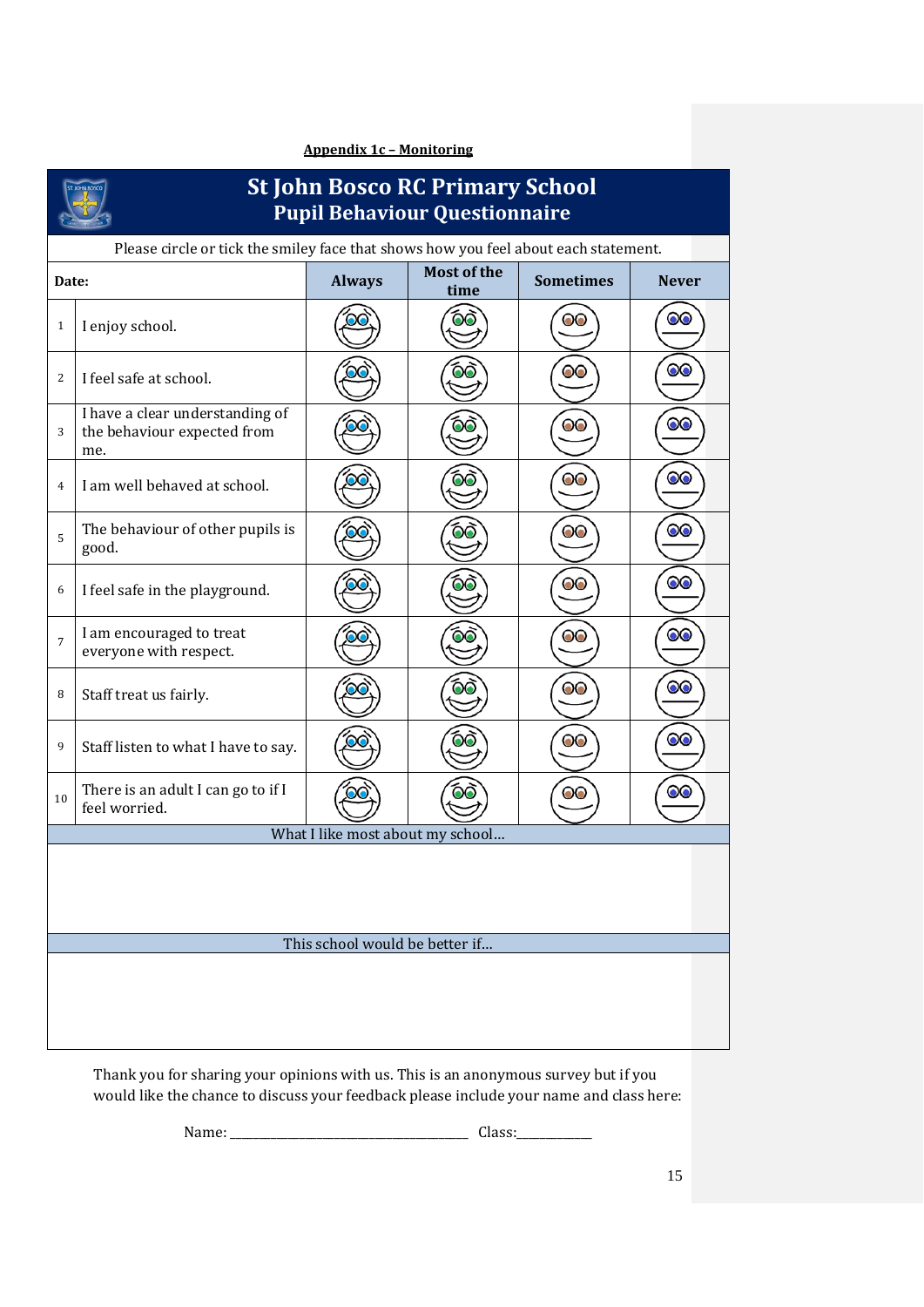## **Appendix 1d**

| Date: |                                                                                 | <b>Strongly</b><br><b>Agree</b> | <b>Agree</b> | <b>Disagree</b> | <b>Strongly</b><br><b>Disagree</b> |
|-------|---------------------------------------------------------------------------------|---------------------------------|--------------|-----------------|------------------------------------|
| 1     | My child likes school.                                                          |                                 |              |                 |                                    |
| 2     | My child feels safe and happy at school.                                        |                                 |              |                 |                                    |
| 3     | My child knows they can turn to an adult for<br>help should they need it        |                                 |              |                 |                                    |
| 4     | All children are treated fairly                                                 |                                 |              |                 |                                    |
| 5     | I feel welcome in school.                                                       |                                 |              |                 |                                    |
| 6     | The staff are friendly and approachable.                                        |                                 |              |                 |                                    |
| 7     | I know about the 'Good to be Green'<br>behaviour scheme                         |                                 |              |                 |                                    |
| 8     | I think this reward scheme works well                                           |                                 |              |                 |                                    |
| 9     | I know the school rules                                                         |                                 |              |                 |                                    |
| 10    | I have seen the school rules clearly displayed<br>around the school environment |                                 |              |                 |                                    |
| 11    | The school has high expectations of pupil<br>behaviour                          |                                 |              |                 |                                    |
| 12    | The children are well behaved in school                                         |                                 |              |                 |                                    |
| 13    | The school recognises and rewards positive<br>behaviour                         |                                 |              |                 |                                    |
| 14    | I know who to speak to if I have a concern                                      |                                 |              |                 |                                    |
|       | <b>Comments or Suggestions</b>                                                  |                                 |              |                 |                                    |
|       |                                                                                 |                                 |              |                 |                                    |

*Thank you for sharing your opinions with us. This is an anonymous survey but if you would like the opportunity to discuss your feedback please include name here:* 

Child's Name: \_\_\_\_\_\_\_\_\_\_\_\_\_\_\_\_\_\_\_\_\_\_\_\_\_\_\_\_\_\_\_\_\_\_\_\_\_\_\_\_\_\_\_\_\_\_\_\_\_\_\_\_\_\_\_\_\_\_\_\_\_\_\_\_\_\_\_\_\_\_\_\_\_\_\_\_\_\_\_\_\_\_\_\_\_\_\_\_\_\_\_\_\_

Parent/ Carer Name:\_\_\_\_\_\_\_\_\_\_\_\_\_\_\_\_\_\_\_\_\_\_\_\_\_\_\_\_\_\_\_\_\_\_\_\_\_\_\_\_\_\_\_\_\_\_\_\_\_\_\_\_\_\_\_\_\_\_\_\_\_\_\_\_\_\_\_\_\_\_\_\_\_\_\_\_\_\_\_\_\_\_\_\_\_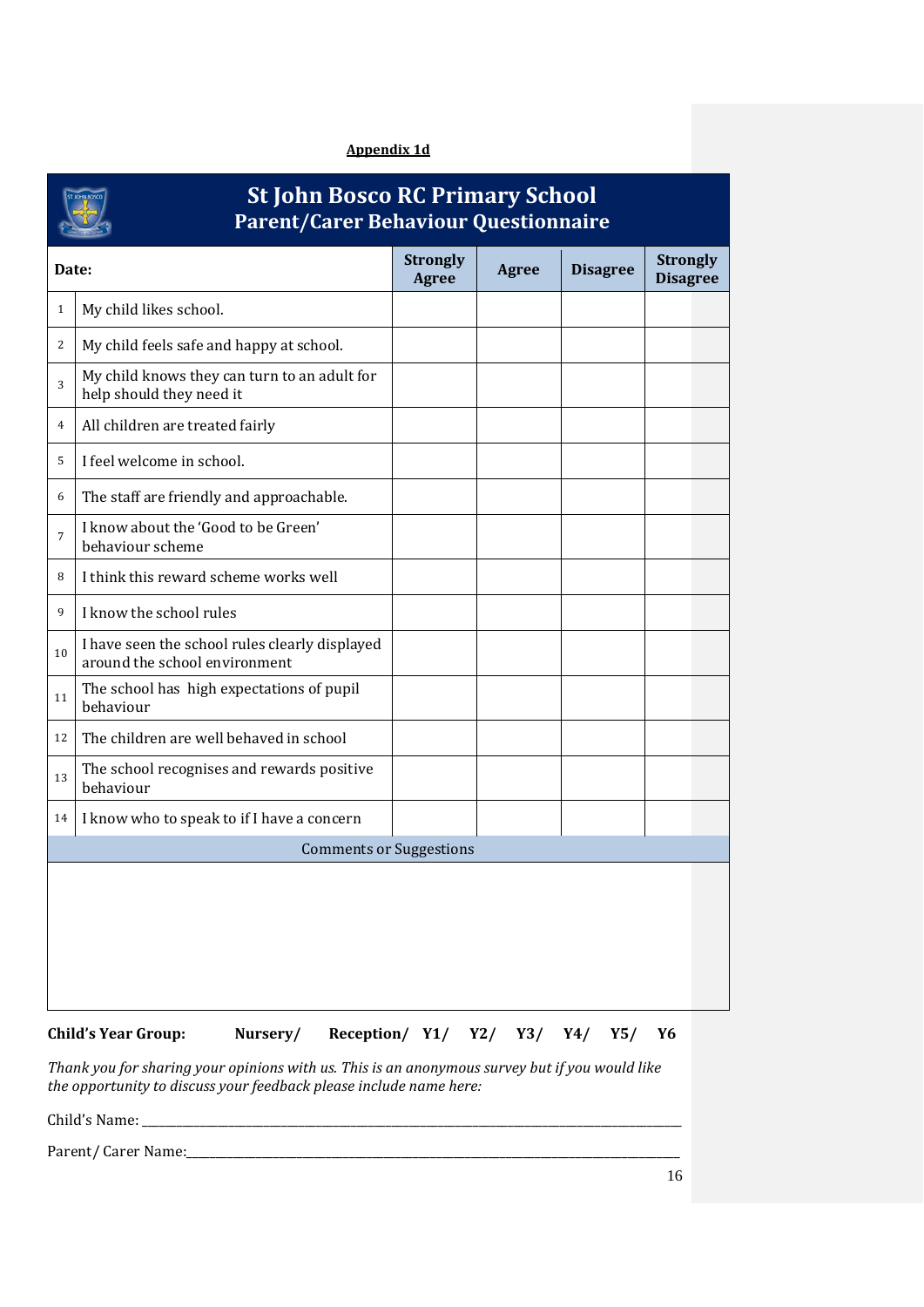## **Appendix 2**

| <b>Behaviour Management in Practice</b> |                                                                                                                                                                                                                                                                                                  |  |  |  |
|-----------------------------------------|--------------------------------------------------------------------------------------------------------------------------------------------------------------------------------------------------------------------------------------------------------------------------------------------------|--|--|--|
|                                         | <b>Short term (Sessional/daily)</b>                                                                                                                                                                                                                                                              |  |  |  |
| Whole<br>School                         | Diddy Dots/ Stamp cards<br>Class prize box<br>Direct praise (smile/thumbs up) in front of peers<br><b>Celebration Stickers</b><br>Core Value Stickers<br>Taking good work to another teacher<br>Star of the Day<br><b>Head Teacher stickers</b><br>'Good to Be Green' behaviour management chart |  |  |  |
|                                         | <b>Medium term (weekly)</b>                                                                                                                                                                                                                                                                      |  |  |  |
| Whole<br><b>School</b>                  | 'Good to Be Green' stickers<br>Head Teacher's Certificate<br>Class Attendance Award - additional 5 minutes play time                                                                                                                                                                             |  |  |  |
|                                         | Long term (Cumulative)                                                                                                                                                                                                                                                                           |  |  |  |
| Whole<br><b>School</b>                  | Diddy Dot Prizes<br>Super Silver Award stickers<br>Sharing achievements with parents via postcard<br>Mrs Peart's Prize box<br>'Come Dine With Me' – Dinner with the Headteacher<br>Opportunity to apply to School Council (Specific to Year 6)                                                   |  |  |  |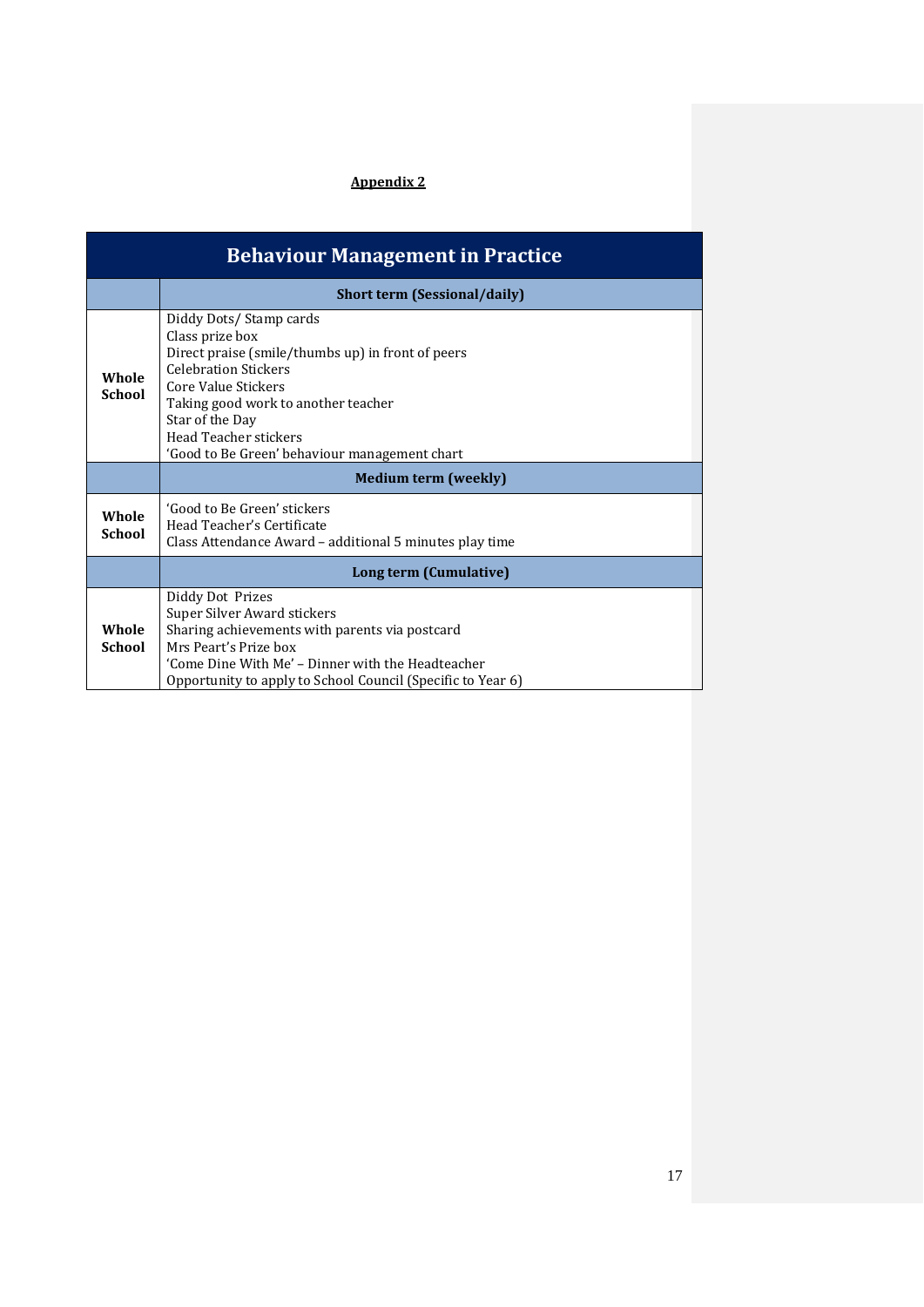#### **Appendix 3- Good To Be Green Behaviour Scheme**

## **'Good To Be Green!' Positive Behaviour Scheme**

## **Good To Be Green Principles**

- Each day is a new day.
- Each class has a behaviour chart and each day **all** children begin on green to demonstrate the expectation that each day will be a positive one.
- Children can earn silver and **gold** cards for good behaviour and manners.<br>• Children know that there are consequences when making inanpropriate h
- Children know that there are consequences when making inappropriate behaviour choices.
- Children know that they have the opportunity to get back to green within the day.

## **Good to Be Green Rewards**

- All children that have not received a warning during the week will have earned a **'Good to Be Green'** sticker/note home.
- When a child shows that they are consistently demonstrating good behaviour choices, are living by our shared values and keeping the school and class rules, they can be awarded a Silver' reward card by a member of staff, at least one child will be chosen each week. As these accumulate they can be exchanged for a 'Great to be Gold' card, which is a ticket to the Headteacher's 'Golden Table'. The rewards for these are as follows:

|                                   | <b>EYFS</b>                                       | KS <sub>1</sub> | KS <sub>2</sub> |  |  |  |
|-----------------------------------|---------------------------------------------------|-----------------|-----------------|--|--|--|
| Sticker/<br>Note home             | Stayed on Green <b>All</b> Week (No Stop n Think) |                 |                 |  |  |  |
| Headteacher's<br><b>Prize Box</b> | 3 consecutive<br>'Super Silver' reward cards      |                 |                 |  |  |  |
| 'Great to be<br>Gold' Card        | 5 consecutive<br>'Super Silver' reward cards      |                 |                 |  |  |  |
| <b>Good to Be Green Sanctions</b> |                                                   |                 |                 |  |  |  |

Appropriate actions and sanctions will be imposed in line with the 'Unacceptable Behaviour and Actions' chart, which ranges from Stage 1 – 6. 'Good to be Green' cards are used up to Stage 4:

- **Stage 1** When a child makes an inappropriate behaviour choice, they will be given a quiet and private reminder by the teacher, reinforcing positive expectations.
- **Stage 2** If the child continues to demonstrate unacceptable behaviour, they will be given a **'Stop and Think'** reminder card and may be asked to move places or move closer to a member of staff.
- **Stage 3** If, despite these reminders, the child continues to behave in an unacceptable manner, they will be given a **Warning** card.
- **Stage 4** -Should the child refuse to modify their behaviour and continue to make bad choices a '**Consequence'** card will be issued and a sanction will be imposed.
- Where a child receives 2 warnings in the same week they will be sent to discuss the matter with the Deputy Headteacher
- Where a child receives 3 consequence cards in half a term, a parent will be contacted by the Deputy Headteacher or Headteacher.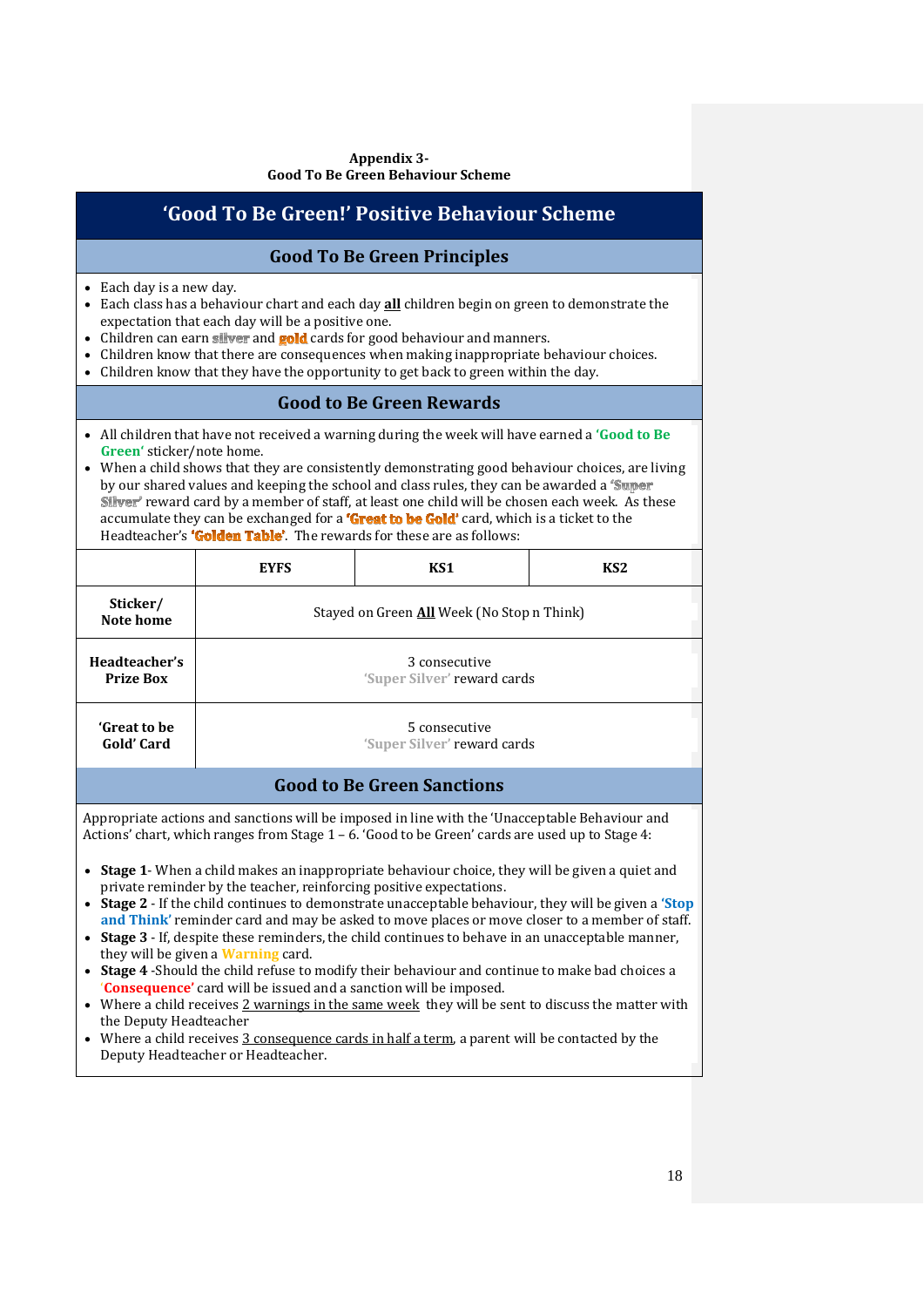## **Appendix 4**

| <b>Correcting Behaviour in a Positive Way</b>                                                                                                                                                                                                                                           |                                                                                                                                     |  |  |  |
|-----------------------------------------------------------------------------------------------------------------------------------------------------------------------------------------------------------------------------------------------------------------------------------------|-------------------------------------------------------------------------------------------------------------------------------------|--|--|--|
| <b>Considerations Before you Begin</b>                                                                                                                                                                                                                                                  |                                                                                                                                     |  |  |  |
| $\rightarrow$ Ensure you can give a controlled response.<br>$\rightarrow$ Focus on the initial behaviour you want to correct<br>$\rightarrow$ Make sure have the child's full attention                                                                                                 |                                                                                                                                     |  |  |  |
| <b>Correcting the Behaviour</b>                                                                                                                                                                                                                                                         |                                                                                                                                     |  |  |  |
| <b>Instruction</b> - What would you like the child to do?<br>Ask the child in a friendly, positive and polite way.                                                                                                                                                                      |                                                                                                                                     |  |  |  |
| Choice - Offer a choice<br>Take this choice or I will act e.g.<br>You can either get on with your work here or you will have to go to time out.                                                                                                                                         |                                                                                                                                     |  |  |  |
| <b>Warning</b> - If you don't there will be a consequence<br>If you continue to choose to behave this way then there will be a consequence.                                                                                                                                             |                                                                                                                                     |  |  |  |
|                                                                                                                                                                                                                                                                                         | <b>Consequence -</b> unless the child can be encouraged to modify their behaviour                                                   |  |  |  |
| <b>Reactions to Avoid</b>                                                                                                                                                                                                                                                               | <b>Responses to Try</b>                                                                                                             |  |  |  |
| Getting drawn into an argument                                                                                                                                                                                                                                                          | Repeat your request calmly                                                                                                          |  |  |  |
| Making threats                                                                                                                                                                                                                                                                          | Stick to your guns and follow through with<br>what you have said                                                                    |  |  |  |
| Getting angry - this is counterproductive<br>(think about body language too)                                                                                                                                                                                                            | Express your anger at certain behaviour e.g. I<br>am angry with the way you behaved and I<br>want you to  in order to put it right. |  |  |  |
| Making assumptions                                                                                                                                                                                                                                                                      | Listen to what the child is saying                                                                                                  |  |  |  |
| Blaming/shaming the individual                                                                                                                                                                                                                                                          | Separate the behaviour from the person -it is<br>not the person we dislike but the behaviour                                        |  |  |  |
| Asking "Why?" - it rarely gets a satisfactory<br>response                                                                                                                                                                                                                               | How should we ?<br>What should we ?                                                                                                 |  |  |  |
| <b>Following on from an Incident</b>                                                                                                                                                                                                                                                    |                                                                                                                                     |  |  |  |
| $\rightarrow$ Build respect by offering the encouragement to move on.<br>$\rightarrow$ Re-establishing a working relationship with the child, no matter the severity of the<br>incident.<br>$\rightarrow$ Continue to reinforce the message that the classroom is a place for learning. |                                                                                                                                     |  |  |  |

.